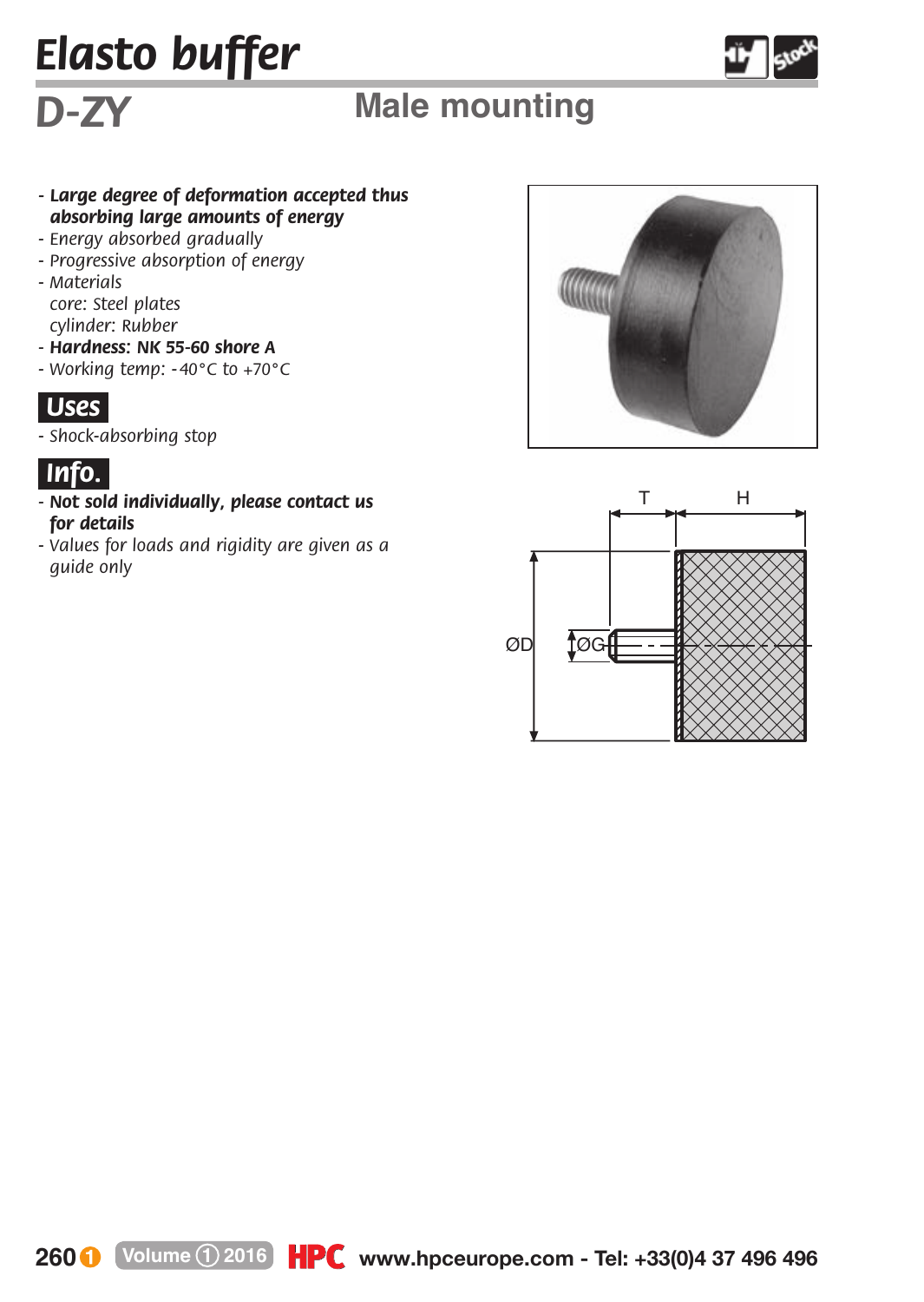*D-ZY*

#### **Part number ØG ØD H T stiffness (N/mm) Max. load (N) Price each 1 to 5 Compression** D-ZY4-10-10 M4 10 10 10 38 43 ✔ ● 1,16 <del>€</del> D-ZY4-15-8 M4 15 8 10 122 95 **√ 0 1**,25 <del>€</del><br>D-ZY4-15-10 M4 15 10 10 106 95 **√ 0 1**42 <del>F</del> D-ZY4-15-10 M4 15 10 10 106 95 ✔ ● 1,42 €  $\frac{D-2Y4-15-15}{D-2Y6-20-15}$  M4  $\frac{15}{20}$  15  $\frac{10}{15}$  10  $\frac{74}{20}$  1,776  $\frac{9}{20}$  1,776  $\frac{1}{20}$  1,776  $\frac{1}{20}$  1,776  $\frac{1}{20}$ D-ZY6-20-15 M6 20 15 18 138 170 ✔ ● 1,77 € D-ZY6-20-20 M6 20 20 18 - → V ● 1,97 € D-ZY6-20-25 M6 20 25 18 - →  $\sqrt{$  0 1,97 € D-ZY6-25-10 M6 25 10 18 - →  $\sqrt{$  0 1,85 € D-ZY6-25-15 M6 25 15 18 254 280 **⁄ <mark>Q</mark> 2,04 €**<br>D-ZY6-25-20 M6 25 20 18 128 280 **⁄ Q 2,29 €** D-ZY6-25-25 M6 25 25 18 - → V ● 2,47 €  $D-2Y6-25-30$  M6 25 30 18 80 280  $\checkmark$  0 2,75  $\checkmark$ <br>D-ZY8-30-20 M8 30 20 20 200 400  $\checkmark$  0 3,07  $\checkmark$ D-ZY8-30-20 M8 30 20 20 200 400 ✔ ● 3,07 € D-ZY8-30-25 M8 30 25 20 - ● ● ● 3,42 <del>€</del>  $D-ZY8-30-30$  M8 30 30 20 120 400 **/ 0** 3,87 E<br> $D-ZY8-30-40$  M8 30 40 20 **· / 0** 4 48 E D-ZY8-30-40 M8 30 40 20 - V ● 4,48 € D-ZY8-40-20 M8 40 20 23 - ► ● ● ● 4,21 D-ZY8-40-30 M8 40 30 23 23 234 ✔ ● 4,76 € D-ZY8-40-40 M8 40 40 23 - <del>V</del> **①** 5,00 € D-ZY10-40-30 M10 40 30 28 -  $\sqrt{24.76}$ D-ZY10-50-20 M10 50 20 28 680 1000 **/**<br>D-ZY10-50-30 M10 50 30 28 425 1000 **/**<br>D-ZY10-50-40 M10 50 40 28 - **/ D-ZY10-50-30 M10 50 30 28 425 1000 ✔ ● 6,58 €** D-ZY10-50-40 M10 50 40 28 - ► ● ● 7,22 <del>€</del> D-ZY10-50-45 M10 50 45 28 - - - ● 7,63 <del>€</del><br>D-ZY10-50-50 M10 50 50 28 - - - - **/** ● 8,53 <del>€</del> D-ZY10-50-50 M10 50 50 28 - - ✔ 8,53 F **D-ZY10-60-40** M10 60 40 28 - <del>/</del> **40** 28 D-ZY10-70-45 M10 70 45 28 - - - ● 016,27 <del>€</del> D-ZY12-60-40 M12 60 40 33 - ▼ ● 7,35 <del>€</del> D-ZY12-75-25 M12 75 25 37 2000 2300 ✔ **© 6,98 €** 0-ZY12-75-25 M12 75 25 37 2000 2300<br>0-ZY12-75-40 M12 75 40 37 810 2300<br>0-ZY12-75-50 M12 75 50 37 D-ZY12-75-50 M12 75 50 37 - - - ● 010,97 <del>€</del> D-ZY12-75-55 M12 75 55 37 - ► ● ● ● 11,59 <del>●</del> **D-ZY16-100-50 M16 100 50 41 1578 4200 ✔ © 19,36 €** D-ZY16-100-55 M16 100 55 41 860 4200 -**△** 1,16 € **A A A A △**  $6,39 \in$ **△**  $8,53 \in$ **A A A A**  $\check{\mathbf{O}}$ **A**  $\bar{\bm{o}}$ **A A A**  $\overline{46.27}$ **A A A A A A**  $\textcircled{B}$  7.35  $\in$  $\overline{6}$  6.98  $\in$  $\overline{6}$ 10.53  $\overline{6}$ **B**<sub>10.97</sub> € **B**<sub>11.59</sub> €  $\textbf{B}$ 20.34  $\in$ **Stock\* DISCOUNTS @ Qty** 1+ 6+ 20+ 40+ 100+ 200+ **Disc.** List -10% -15% -20% -25% On request **DISCOUNTS B Qty** 1+ 6+ 10+ 15+ 20+ 50+ **Disc.** List -10% -15% -20% -25% On request

*\*Depending on availability - Dimensions in mm*